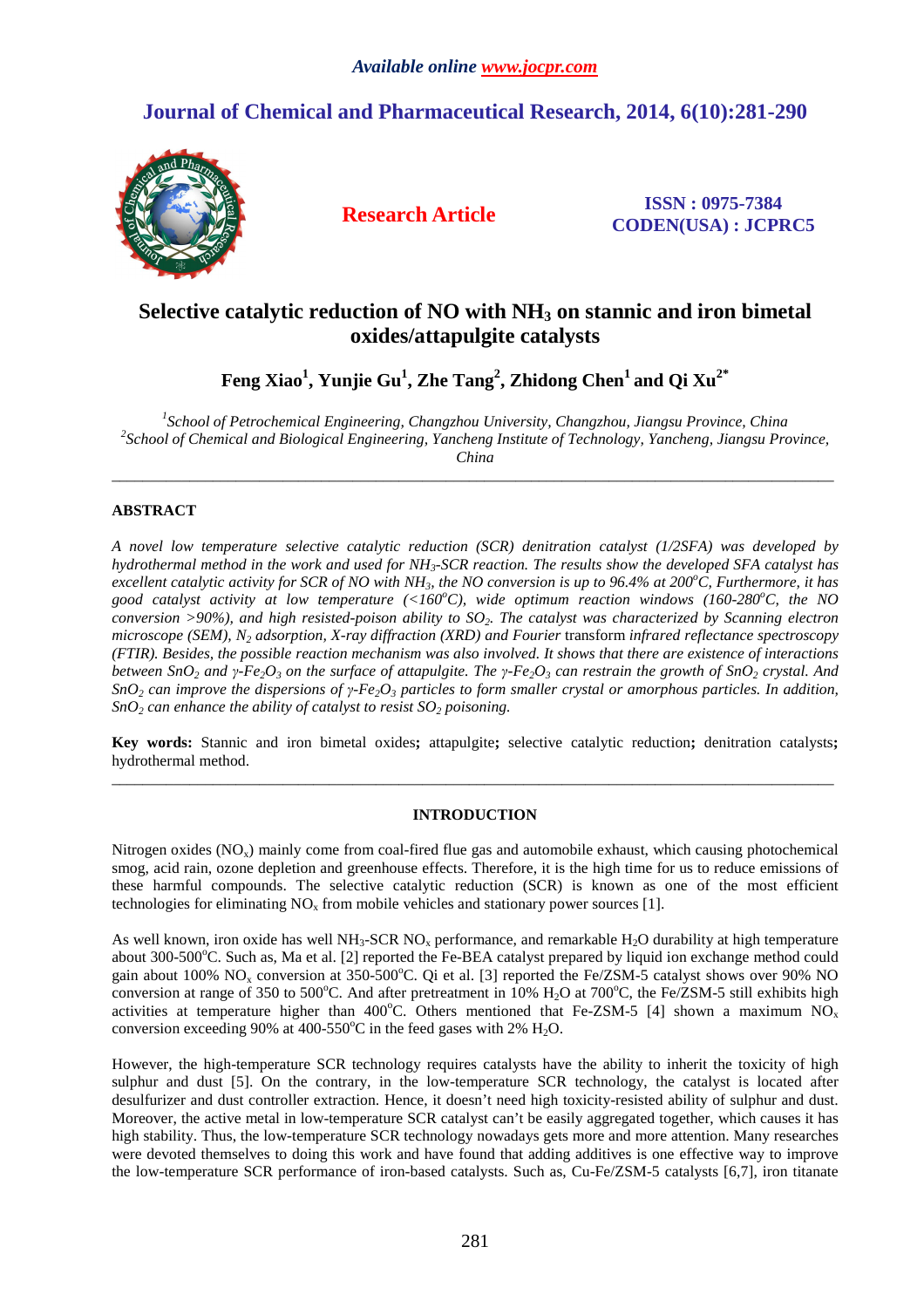catalyst [8], Mn-FeO<sub>x</sub>, Fe-Mn/TiO<sub>2</sub>, Fe-Mn/USY catalysts [9-11], Fe-Ce-Mn/ZSM-5, Fe-Ce- Mn/Ti catalysts [12,13].

*\_\_\_\_\_\_\_\_\_\_\_\_\_\_\_\_\_\_\_\_\_\_\_\_\_\_\_\_\_\_\_\_\_\_\_\_\_\_\_\_\_\_\_\_\_\_\_\_\_\_\_\_\_\_\_\_\_\_\_\_\_\_\_\_\_\_\_\_\_\_\_\_\_\_\_\_\_\_*

According to my knowledge, there were no literatures reported Sn-Fe catalysts using in NH3-SCR. More important is that many reports demonstrate Sn could improve SCR performance. Zhiming Liu found  $SnO<sub>2</sub>/Al<sub>2</sub>O<sub>3</sub>$  catalysts reveal significant performance for selective catalytic reduction of  $NO<sub>x</sub>$  with propene [14]. Huazhen Chang found that  $SnO<sub>2</sub>$  modified  $MnO<sub>x</sub>$ -CeO<sub>2</sub> catalyst can improve the SCR performance and enhance the resistance to SO<sub>2</sub> [15]. Besides, Xiaoliang Li found there was the synergistic effect between  $SnO<sub>2</sub>$  and  $CeO<sub>2</sub>$  in the  $Ce<sub>4</sub>Sn<sub>4</sub>O<sub>x</sub>$  catalyst, which result in the better catalytic performance in a broad temperature range from  $100^{\circ}$ C to  $400^{\circ}$ C for NH<sub>3</sub>-SCR [16].

In this work, we used attapulgite (ATP) as support, due to its large surface area, excellent activity and chemical adsorption property and low cost [17,18], to prepare the SFA catalysts, and investigated their catalytic performances for the NO removal during the simulated flue gas in order to discover the effect of Sn in NH<sub>3</sub>-SCR of SFA catalyst. All the samples were characterized by a series of characterization methods, such as Scanning electron microscope  $(SEM)$ , N<sub>2</sub> adsorption, X-ray diffraction  $(XRD)$  and Fourier transform infrared spectrum (FTIR).

## **EXPERIMENTAL SECTION**

## **1.1 Materials and Chemicals**

The raw ATP was provided by Nanjing University Zijin Co. Ltd. (Jiangsu, China). SnCl<sub>4</sub>·4H<sub>2</sub>O, Fe(NO<sub>3</sub>)<sub>3</sub>·9H<sub>2</sub>O, citric acid monohydrate and anhydrous ethanol were purchased from China Chemical Reagent Co. Ltd., and used without further purification.

## **1.2 Synthesis of SFA Catalysts**

#### 1.2.1 Preparation of ATP

After calcining at 300°C for 2 h, the raw ATP was treated in 3M acetic acid solutions at 80°C for 4 h under reflux and magnetic string and impregnated for 20 h. Then, it was washed with distilled water to  $pH = 7$  and dried at 105<sup>o</sup>C overnight. Finally, ATP was obtained after grinding.

### 1.2.2 Synthesis of SFA catalysts

The SFA catalysts were prepared by conventional hydrothermal method. In the typical process, 3 g of ATP was dispersed in 40mL ethanol solution at ultrasonic dispersion (45 kHz) for 20 min. Afterward, the certain mass of  $SnCl<sub>4</sub>·4H<sub>2</sub>O$ , 6mmol Fe(NO<sub>3</sub>)<sub>3</sub>·9H<sub>2</sub>O and 1 g citric acid were added into the solution with stirring until formed sol. The solution was transferred into a Teflon-Lined stainless steel autoclave, sealed, and maintained at  $180^{\circ}$ C for 12 h, and subsequently cooled in ambient environment to room temperature. The precipitate was filtered, washed with deionized water and absolute ethanol for three times, and dried in vacuum at  $60^{\circ}$ C for 10 h. The catalysts were gained finally by calcining at  $400^{\circ}$ C in air in a muffle furnace. The catalysts were denoted as  $a$ SFA, where a is the molar of Sn/Fe (a=1/3, 1/2, 2/3,), S, F and A are on behalf of  $SnO<sub>2</sub>$ ,  $\gamma$ -Fe<sub>2</sub>O<sub>3</sub> and ATP, respectively. The SA  $(SnO<sub>2</sub>/ATP)$  and FA (Fe<sub>2</sub>O<sub>3</sub>/ATP) are the reference samples prepared with the same method.

## **1.3 Characterization**

All the samples were characterized via Scanning electron microscopy (SEM), X-ray diffraction (XRD), FT-IR spectra and  $N_2$  adsorption.

SEM was performed on a scanning electron microscope FEI QUANTA200 operating at 3.00 kV to observe the morphology of the catalysts.

The powder X-ray diffraction datum were collected on a Rigaku D/MAX-2500PC diffractometer operated at 40 kV and 40mA with nickel-filtered Cu Kα radiation ( $\lambda = 1.5406 \text{ Å}$ ). The data was collected in the 20 range 5-80° with a step size of  $0.02^{\circ}$  and scan rate of  $4^{\circ}$  min<sup>-1</sup>.

FT-IR spectra were recorded by a Nicolet 460 spectrometer using the KBr powder technique with diffuse reflectance sampling accessory at a resolution of  $4 \text{ cm}^{-1}$  at room temperature.

N2 adsorption isotherms of the catalytic materials were measured on an ASAP 2010 Micrometritics. The catalyst surface area and micropore volume were determined from the adsorption branch of the isotherms by applying the BET equation and the t-plot formalism, respectively. Prior to the nitrogen adsorption at  $-190^{\circ}$ C the samples were outgassed at  $400^{\circ}$ C in vacuum overnight.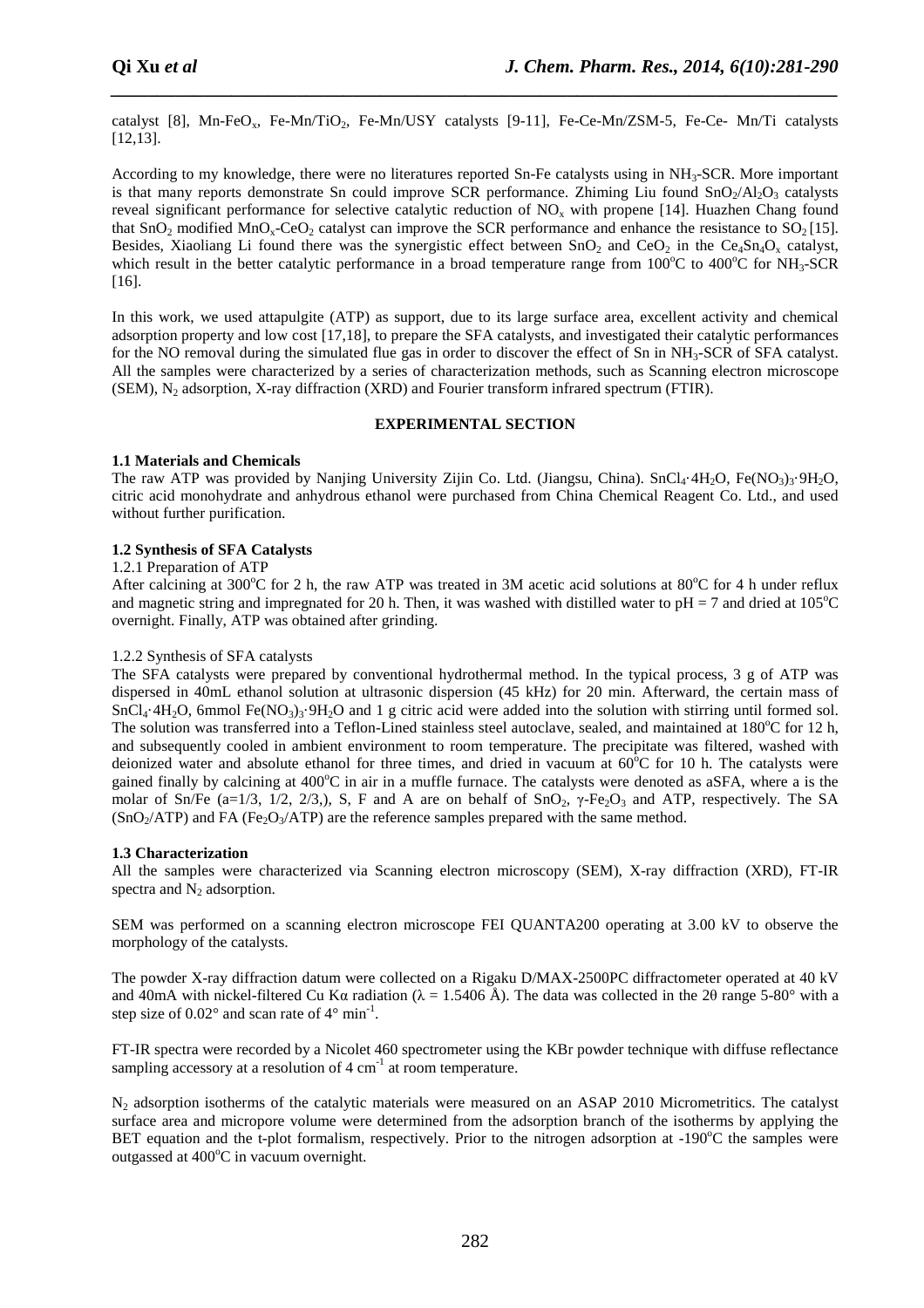### **1.4 NH3-SCR Activity Test**

The SCR of NO using NH<sub>3</sub> as reluctant was carried out between 80 $^{\circ}$ C and 280 $^{\circ}$ C at atmospheric pressure with a quartz tubular down flow reactor (inner diameter 6mm). The catalyst powder (1.25mL, ≈500 mg, particle size < 180  $\mu$ m) was placed in the reactor. The mixed gases consisting of NO (600ppm), NH<sub>3</sub> (600ppm), O<sub>2</sub> (3 vol. %), 0 or 200ppm  $SO_2$  and  $N_2$  [19], were firstly pre-heated in a gas mixer and then added into the reactor. The content of the outlet gases was online analyzed and monitored by the Flue Gas Analyzer (Vario Plus, German MRU Ltd.). The gas hourly space velocity (GHSV) is  $32,000$  h<sup>-1</sup> and the NO conversion is calculated as follows [20]:

*\_\_\_\_\_\_\_\_\_\_\_\_\_\_\_\_\_\_\_\_\_\_\_\_\_\_\_\_\_\_\_\_\_\_\_\_\_\_\_\_\_\_\_\_\_\_\_\_\_\_\_\_\_\_\_\_\_\_\_\_\_\_\_\_\_\_\_\_\_\_\_\_\_\_\_\_\_\_*

$$
NO_{x} conversion (\%) = \frac{[NO]_{in} - [NO_{x}]_{out}}{[NO]_{in}} \times 100
$$

where  $NO<sub>x</sub>$  is the sum of the NO and NO<sub>2</sub> concentrations. The maximum standard deviation of NO<sub>x</sub> conversion and  $N_2$  selectivity are  $\pm 1\%$ .

The flow chart of catalyst  $NH_3$ -SCR activity test is shown in the Fig. 1. There are three sections are plenum section (left), reaction section (middle) and analysis section (right), respectively.



#### **RESULTS AND DISCUSSION**

#### **2.1 Catalyst Characterization**

X-ray patterns of all the samples are shown in Fig. 2. The diffraction peaks in Fig. 2a at the 2θ of 8.5°, 13.7°, 19.7°and 27.3° are indexed to the  $(110)$ ,  $(200)$ ,  $(040)$ ,  $(400)$  lattice planes of ATP [21], which are good agreement with the reported ATP results (JCPDS No. 021-0958) [22]. Furthermore, the characteristic reflections for ATP are observed in all of the samples (Figs. 2b-f), which suggests that the structure of ATP is maintained and not destroyed by the modification process. When the iron was introduced into ATP, the characteristic diffraction peaks of  $\gamma$ -Fe<sub>2</sub>O<sub>3</sub> appeared at  $2\theta = 30.53^{\circ}$ ,  $35.48^{\circ}$ ,  $57.34^{\circ}$ ,  $63.02^{\circ}$ , indexed to the (220), (331), (233), (440) lattice planes of γ-Fe<sub>2</sub>O<sub>3</sub> (Fig. 2b). The result indicates  $\gamma$ -Fe<sub>2</sub>O<sub>3</sub> is formed in FA (Fe<sub>2</sub>O<sub>3</sub>/ATP). Further impregnating tin into FA (Figs. 2c-e) or ATP (Fig. 2f), the characteristic diffraction peaks of SnO<sub>2</sub> at  $2\theta = 26.57^{\circ}$  (110), 33.86° (101), 51.77° (211) were observed, which demonstrates the formation of  $SnO<sub>2</sub>$ . Carefully observing, it was found with the increasing amounts of SnO<sub>2</sub>, the characteristic reflection peaks of  $\gamma$ -Fe<sub>2</sub>O<sub>3</sub> will become weaker and weaker (Figs. 2c-d) until nearly disappear in  $2/3$  SFA (Fig. 2e). While the peaks of SnO<sub>2</sub> in SFA catalysts don't change largely, only has slight increased. However, when there is no  $\gamma$ -Fe<sub>2</sub>O<sub>3</sub> (SA, Fig. 2f), the diffraction peaks of SnO<sub>2</sub> are changed significantly both in intensity and width. Its intensity increase large and its width become very narrow. The results indicate that there are existence of some interactions between Sn  $(SnO<sub>2</sub>)$  and Fe (γ-Fe<sub>2</sub>O<sub>3</sub>). The γ-Fe<sub>2</sub>O<sub>3</sub> can retard the growth of SnO<sub>2</sub> crystal. And SnO<sub>2</sub> can improve the dispersions of  $\gamma$ -Fe<sub>2</sub>O<sub>3</sub> particles to form smaller crystal or amorphous particles [23], which would be in favor of NH<sub>3</sub>-SCR to NO.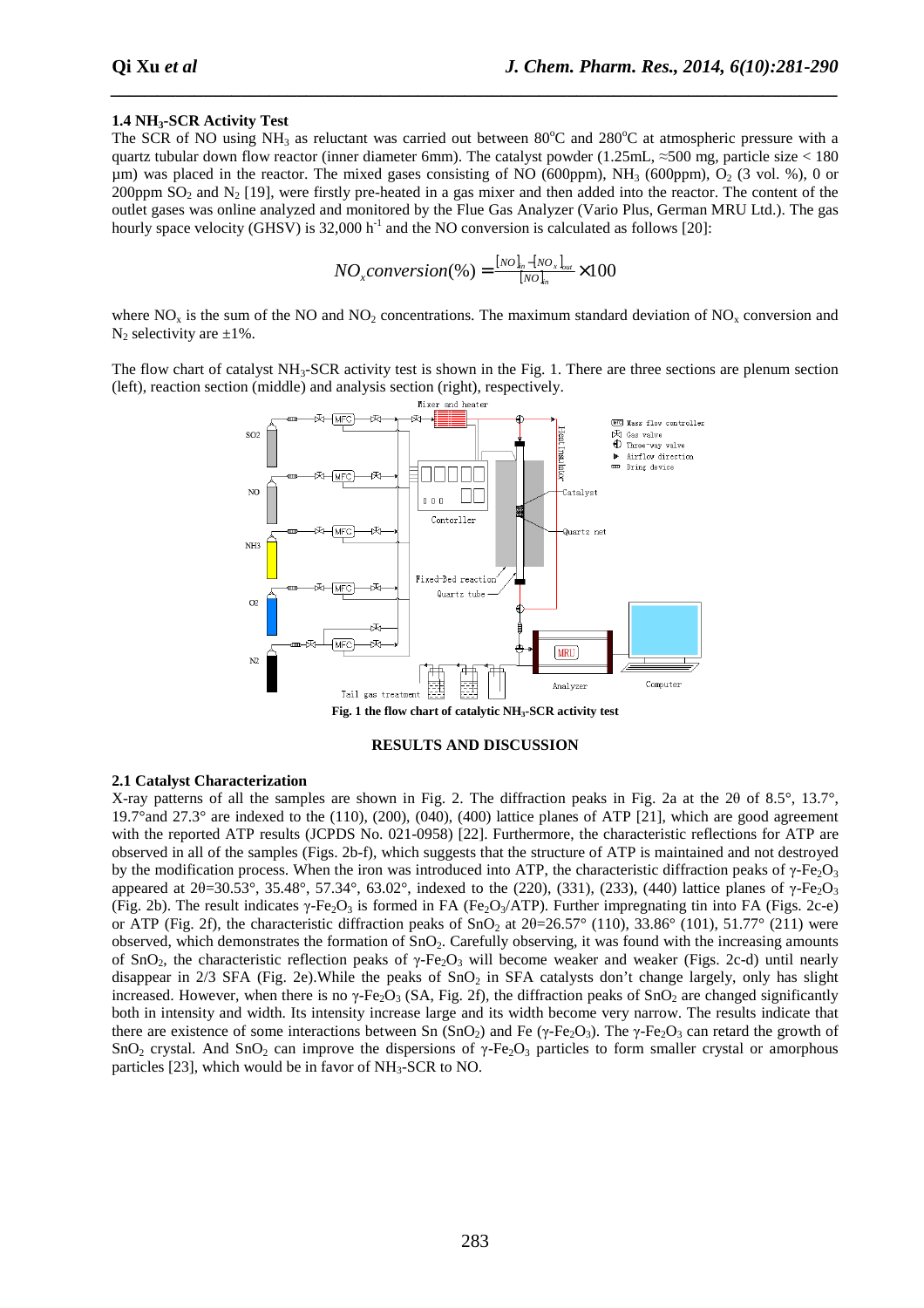

**Fig. 2 the XRD patterns of all the samples** 

Their porous structures were investigated by  $N_2$  adsorption and desorption measurement. Fig. 3 is their  $N_2$ adsorption-desorption isotherms diagram, which shows that all the samples are characteristic of type IV isotherms with type  $H_3$  hysteresis loops, indicating the formation of mesoporous [24]. Fig.4 is their typical BJH pore size distribution patterns. It can be seen that mesoporous exist in all the samples. ATP (A) has hierarchically organized porous size distributions with two small narrow pore sizes at 1.81 and 4.06 nm and two large shoulder pore sizes centered at 15.94 and 27.04 nm. After impregnation of  $\gamma$ -Fe<sub>2</sub>O<sub>3</sub> into ATP (FA), the large shoulder pore sizes disappear, and many new small pore sizes between 1.80 and 20.50 nm appear. Further introduction of  $SnO<sub>2</sub>$  into FA  $(SFA)$ , these small pore sizes become more concentration and uniform with increasing molar amount of  $SnO<sub>2</sub>$ . When the molar ratio of Sn/Fe is up to 1/2, the small pore sizes (1/2SFA) are centralized at 3.78 nm. Namely, there is only one small pore size between 2.0 to 14.0 nm centered at 3.78 nm. However, further increase of the molar ratio of Sn/Fe into 2/3 (2/3SFA), several weak shoulder pore sizes centered at 10.53, 16.20 and 22.65 nm appear beside the small pore size at 3.78 nm. When there is only  $SnO<sub>2</sub>$  in the ATP (SA), beside the shoulder peak at 10.53 nm and small pore size at 3.78 nm, several other weak pore sizes appear, such as 8.61, 5.51 and 2.21 nm. Together with the results of XRD, they indicated that after impregnation of  $\gamma$ -Fe<sub>2</sub>O<sub>3</sub> into ATP (FA), the  $\gamma$ -Fe<sub>2</sub>O<sub>3</sub> crystals were formed in the surface of ATP and covered or blocked pore structure of ATP and formed some new pore structures by themselves. Because SnO<sub>2</sub> can improve the dispersions of  $\gamma$ -Fe<sub>2</sub>O<sub>3</sub> particles, when continually introduced SnO<sub>2</sub> into FA, the pore size was becoming more concentration and uniform until the molar ratio of Sn/Fe was up to 1/2. Although γ-Fe<sub>2</sub>O<sub>3</sub> can retard the growth of SnO<sub>2</sub>, after the molar ratio of Sn/Fe got to 2/3, the SnO<sub>2</sub> crystal had a certain degree of growth and formed some very weak peaks by themselves. When there is only  $SnO<sub>2</sub>$  on ATP,  $SnO<sub>2</sub>$ crystal grown up quickly without retardation of  $\gamma$ -Fe<sub>2</sub>O<sub>3</sub> and several other pores appear.



**Fig. 3 the N2 sorption-desorption isotherms of all the samples**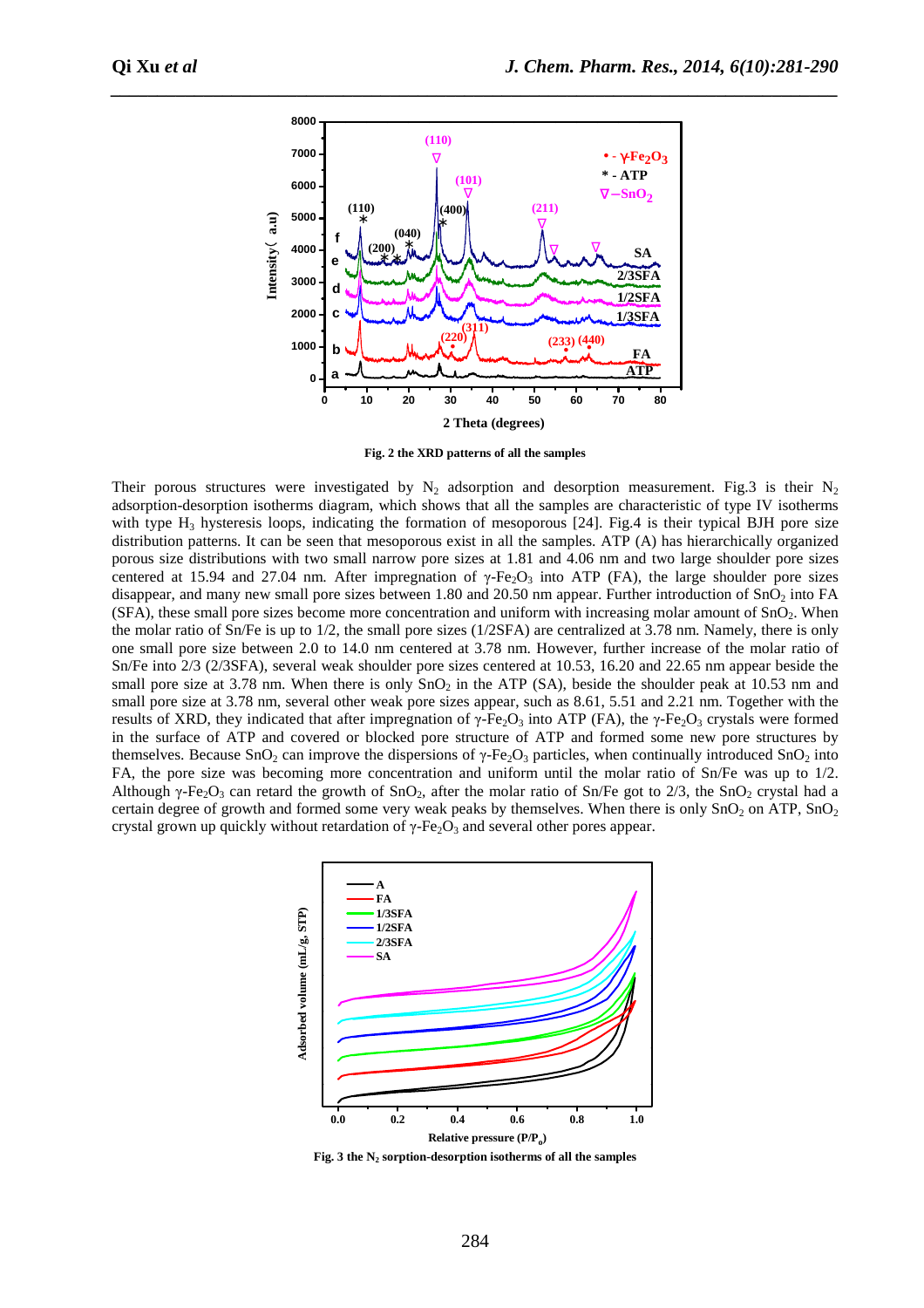

The presumption is confirmed by the textural properties in Table 1 and SEM in Fig. 5. In Table 1, due to coverage and blocking of  $\gamma$ -Fe<sub>2</sub>O<sub>3</sub>, the BET special surface area and pore volume are decreased significantly from 171.0 m<sup>2</sup>  $g^{-1}$ , 0.55 cm<sup>3</sup>/g (ATP) to 133.1 m<sup>2</sup>  $g^{-1}$  and 0.36 cm<sup>3</sup>/g (FA) respectively, after impregnation of γ-Fe<sub>2</sub>O<sub>3</sub> into ATP. Because of the dispersions of  $SnO_2$  to  $\gamma$ -Fe<sub>2</sub>O<sub>3</sub>, the  $\gamma$ -Fe<sub>2</sub>O<sub>3</sub> crystal or particles become more small and uniform. The BET special surface area and pore volume should be increased gradually, like the results in Table 1.

**Table 1 BET surface area and pore structure results of all the samples** 

| Catalyst   | Surface Area $m^2/g$ | Pore Volume $\text{cm}^3/\text{g}$ | Pore Diameter Dv(d) nm |
|------------|----------------------|------------------------------------|------------------------|
| <b>ATP</b> | 171.0                | 0.55                               | 13.44                  |
| <b>FA</b>  | 133.1                | 0.36                               | 10.68                  |
| $1/3$ SFA  | 127.6                | 0.41                               | 12.99                  |
| $1/2$ SFA  | 138.7                | 0.42                               | 11.72                  |
| $2/3$ SFA  | 144.4                | 0.43                               | 10.96                  |
| SА         | 165.3                | 0.45                               | 9.58                   |

More detail observation can be seen in SEM. Four typical samples are checked by SEM (shown in Fig.5). It can be seen in Fig. 5a that ATP is a uniform stick structure with smooth surface, which is favorable for adhesion between the coating and the substrate. But after impregnation of  $\gamma$ -Fe<sub>2</sub>O<sub>3</sub> into ATP (FA), the ATP stick structure is hardly to observe, many big irregular particles (γ-Fe<sub>2</sub>O<sub>3</sub>) appear on the surface of ATP (Fig.5b), and the irregular particles  $(\gamma$ -Fe<sub>2</sub>O<sub>3</sub>) aggregate together, which may cause the BET special surface and pore volume decrease enormously and form some new pores by the aggregated particles ( $\gamma$ -Fe<sub>2</sub>O<sub>3</sub>). However, after a certain amount of SnO<sub>2</sub> is introduced into FA (1/2SFA), the aggregated particles disappear, ATP stick structure is clearly observed, and the loaded metal oxides are uniformly dispersed on the surfaces of ATP (Fig.5c), which are consistent with the results of BET (the BET special surface and pore volume increase and pore sizes get more uniform). When there is only  $SnO<sub>2</sub>$  on the surface of ATP (SA, Fig.5d), there appear many small irregular particles on or around the surface of ATP, resulting in formation of some new pores by the small irregular particles.

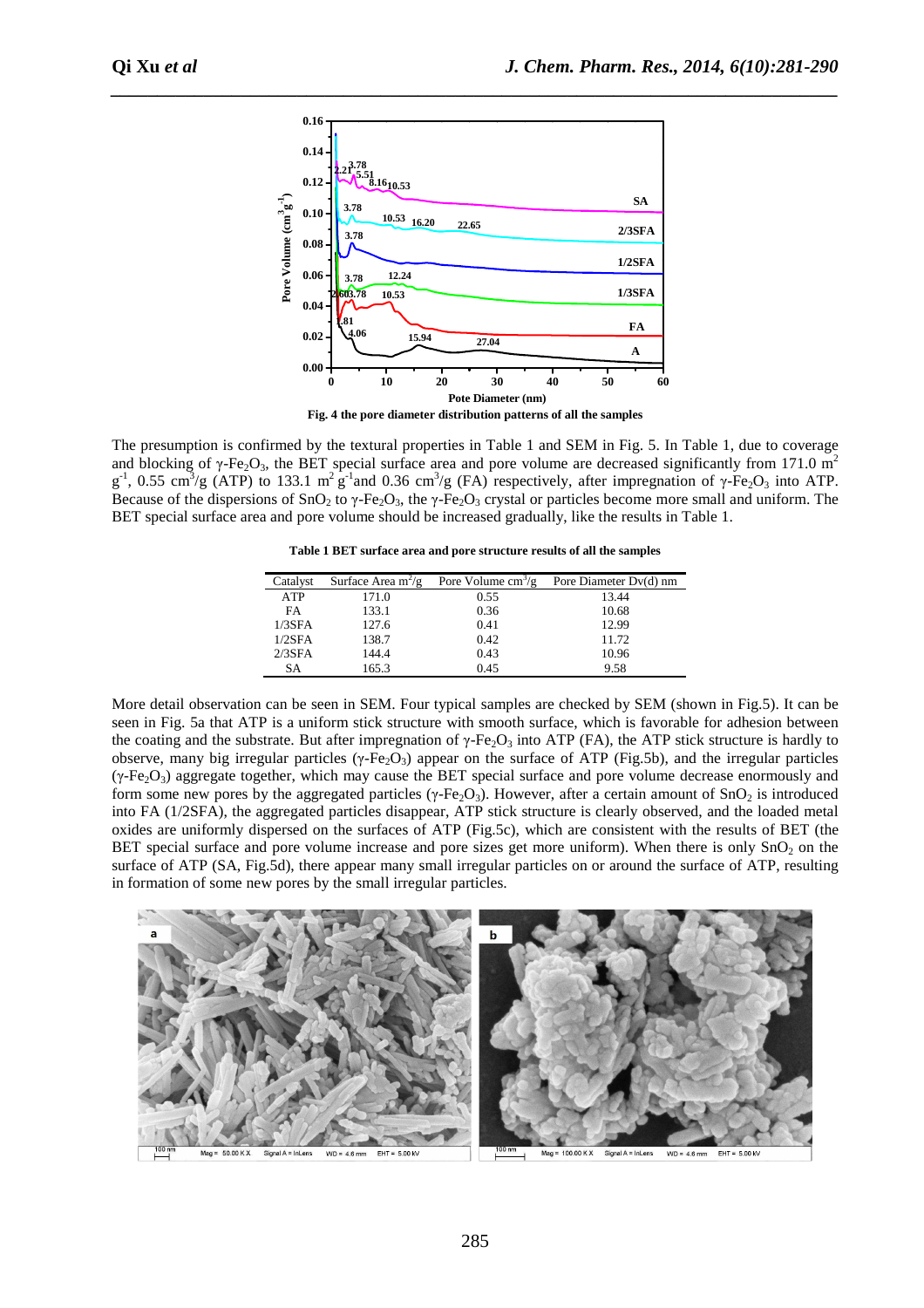

**Fig. 5 the SEM images of four the samples, (a) ATP, (b) FA, (c) 1/2SFA and (d) SA** 

#### **2.2. Catalytic Activity**

#### 2.2.1. The NH<sub>3</sub>-SCR Activity

The NO conversions over various catalysts with different Sn/Fe molar ratios are shown in Fig.6. The results indicate that the Sn/Fe molar ratio has a great influence on the NO conversion. FA ( $\gamma$ -Fe<sub>2</sub>O<sub>3</sub>/ATP) catalyst has good activity at 200<sup>o</sup>C with 95.7% NO conversion. However, it has very narrow reaction window. Once the reaction temperature is high or below than 200°C, the catalytic activity (NO conversion) decreases quickly, especially at low temperature. The result indicates that the individual active metal  $\gamma$ -Fe<sub>2</sub>O<sub>3</sub> on ATP has poor catalytic stability of NH<sub>3</sub>-SCR to NO, especially at low temperature. However, when  $SnO<sub>2</sub>$  is introduced into FA, the phenomena have changed. The SFA catalyst has wide optimum reactive active window and higher catalyst activity at low temperature  $\langle$ 160<sup>o</sup>C). The 1/3 SFA has optimum SCR activity between 160 and  $240^{\circ}$ C with highest NO conversion (94.3%) closed to that of FA, and has better catalyst activity at other temperature ( $\lt 160^{\circ}$ C or  $\gt 240^{\circ}$ C). The result indicates SnO<sub>2</sub> can activate the low temperature SCR activity of  $\gamma$ -Fe<sub>2</sub>O<sub>3</sub> and stabilize the optimum SCR activity. When the molar ratio of Sn/Fe increases to 1/2, the SCR performance of catalyst is sequentially enhanced. The 1/2 SFA has superior SCR activity in the whole reaction temperature realm in all the catalysts. The reaction activity window is enlarged into 160 to 280°C, and the optimum NO conversion of 1/2SFA is higher than that of FA, up to 96.4 % at temperature range of 200 to 240 $^{\circ}$ C. However, further increasing the molar ratio of Sn/Fe up to 2/3, the phenomena have changed. Although the catalyst (2/3SFA or SA) has large reaction windows, the catalyst activity is declined significantly. The optimum NO conversion is just only 79.8 % (quite lower than 95.7% NO conversion of FA). Its catalyst activity is similar to that of SA (SnO<sub>2</sub>/ATP), indicating that most of the main active metaly-Fe<sub>2</sub>O<sub>3</sub> is more possibly covered by the auxiliary reagent SnO<sub>2</sub>. The results are agreement with the results of XRD and BET. When the molar ratio of Sn/Fe is below 1/2, SnO<sub>2</sub> is improving dispersion of γ-Fe<sub>2</sub>O<sub>3</sub> on the catalyst to form smaller γ-Fe<sub>2</sub>O<sub>3</sub> particles and itself is not so big to cover the active metal γ-Fe<sub>2</sub>O<sub>3</sub> (The γ-Fe<sub>2</sub>O<sub>3</sub> diffraction peaks can be found in XRD patterns of  $1/2$ SFA in Fig.2 and there is no big pore size shoulder peak formed by SnO<sub>2</sub> in Fig.4). Since the total molar amount of exposed γ-Fe<sub>2</sub>O<sub>3</sub> on the catalyst is constant, smaller γ-Fe<sub>2</sub>O<sub>3</sub> is, stronger the catalyst activity is, lower the reaction energy barrier is. Hence, it has higher activity at low temperature (<  $160^{\circ}$ C). Moreover, the interaction of SnO<sub>2</sub> and γ-Fe<sub>2</sub>O<sub>3</sub> inhibits the aggregation of γ-Fe<sub>2</sub>O<sub>3</sub> particles and stabilizes the catalyst activity. However, when the molar ratio of Sn/Fe is up to 2/3, SnO<sub>2</sub> will be possible to cover the so small active metal γ-Fe<sub>2</sub>O<sub>3</sub> (it is hard to find γ-Fe<sub>2</sub>O<sub>3</sub> diffraction peaks in XRD patterns of Fig.2 and some larger shoulder peaks formed by SnO<sub>2</sub> appear in Fig.4), leading the catalyst activity of  $2/3$ SFA is similar to that of SA (SnO<sub>2</sub>/ATP).

In order to further investigate and understand the interaction between  $\text{SnO}_2$  and  $\gamma$ -Fe<sub>2</sub>O<sub>3</sub>, three FT-IR experiments, γ-Fe<sub>2</sub>O<sub>3</sub> (FA without ATP), SnO<sub>2</sub>(SA without ATP) and γ-Fe<sub>2</sub>O<sub>3</sub>/SnO<sub>2</sub> (1/2SFA without ATP), were carried out. The result is shown in Fig.7. It can be seen that all the samples appear the absorption peaks at  $3421$  and  $1630 \text{ cm}^{-1}$ , which are attributed to the stretching vibrations of OH groups in the hydroxide structure as well as physically adsorbed water. Since the three samples are prepared and calcined in the same conditions, the intensities or areas of the bands are connected with the special surface area. Larger special surface area is, easier the water is to adsorb on the catalyst, stronger the bands is [25]. From the above results,  $SnO<sub>2</sub>$  can improve the dispersion of γ-Fe<sub>2</sub>O<sub>3</sub> on ATP. Hence, the intensities of the bands at γ-Fe<sub>2</sub>O<sub>3</sub>/ SnO<sub>2</sub> are larger than that of γ-Fe<sub>2</sub>O<sub>3</sub>. The characteristic peaks of γ-Fe<sub>2</sub>O<sub>3</sub> and SnO<sub>2</sub> appear in the fingerprint region at 400-1100 cm<sup>-1</sup> (the inset picture in Fig. 7). For γ-Fe<sub>2</sub>O<sub>3</sub>, the bands at 538 and 466 cm<sup>-1</sup> are due to the stretching vibration of Fe-O [26]. The characteristic IR spectra of  $SnO<sub>2</sub>$ appear at 619 and 1041cm<sup>-1</sup> [27, 28]. However, in the  $\gamma$ -Fe<sub>2</sub>O<sub>3</sub>/SnO<sub>2</sub>, the conditions changed. The characteristic peaks of  $\gamma$ -Fe<sub>2</sub>O<sub>3</sub> get blue shift from 538, 466 cm<sup>-1</sup> to 542, 473 cm<sup>-1</sup>, respectively. While, the characteristic peak of  $\text{SnO}_2$  at 619 cm<sup>-1</sup> has red shifted to 581 cm<sup>-1</sup>. In addition, all the characteristic peaks became very weak and board. These results demonstrate that there are interactions between SnO<sub>2</sub> and γ-Fe<sub>2</sub>O<sub>3</sub> [29, 30], which can confirm the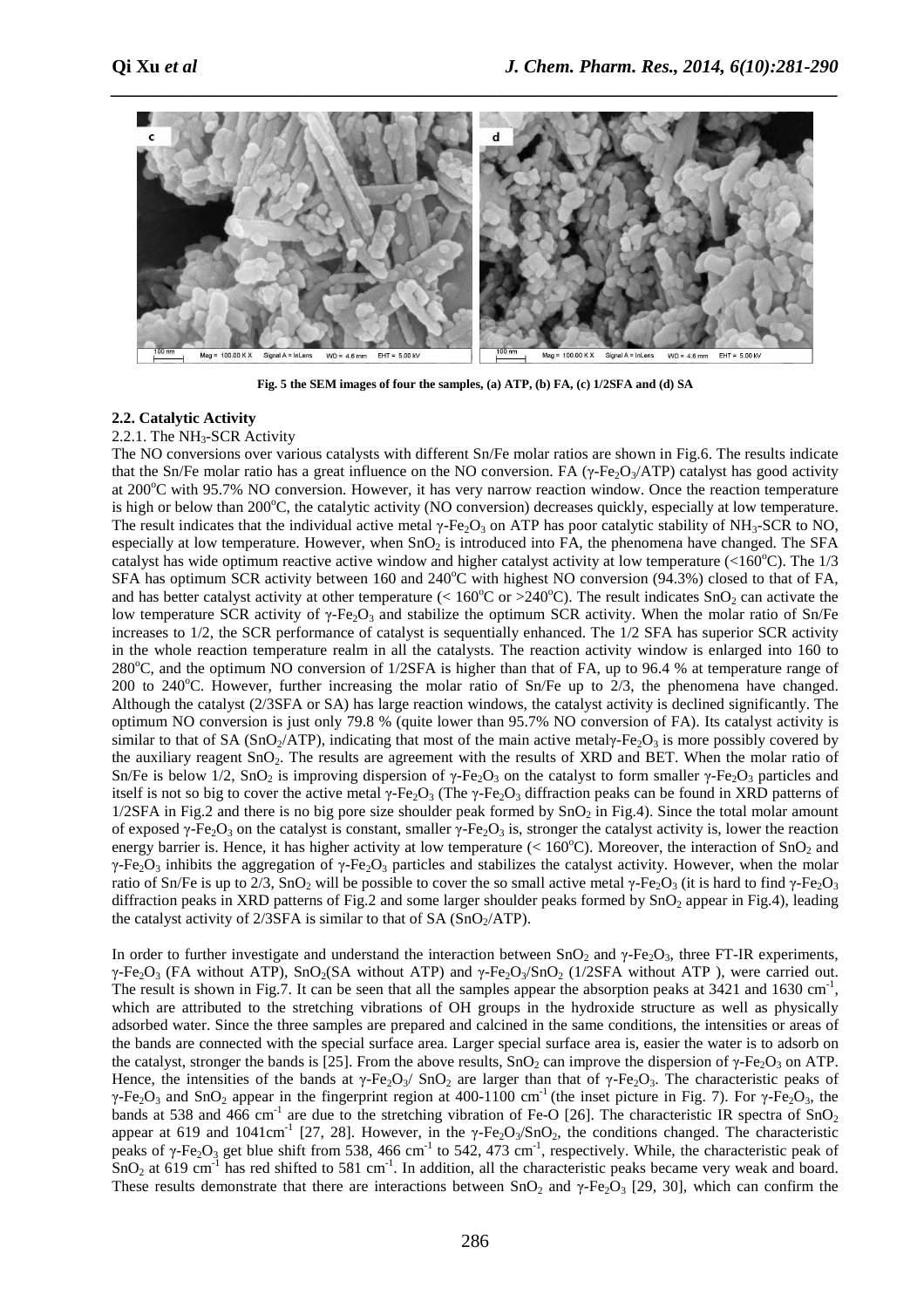

*\_\_\_\_\_\_\_\_\_\_\_\_\_\_\_\_\_\_\_\_\_\_\_\_\_\_\_\_\_\_\_\_\_\_\_\_\_\_\_\_\_\_\_\_\_\_\_\_\_\_\_\_\_\_\_\_\_\_\_\_\_\_\_\_\_\_\_\_\_\_\_\_\_\_\_\_\_\_*

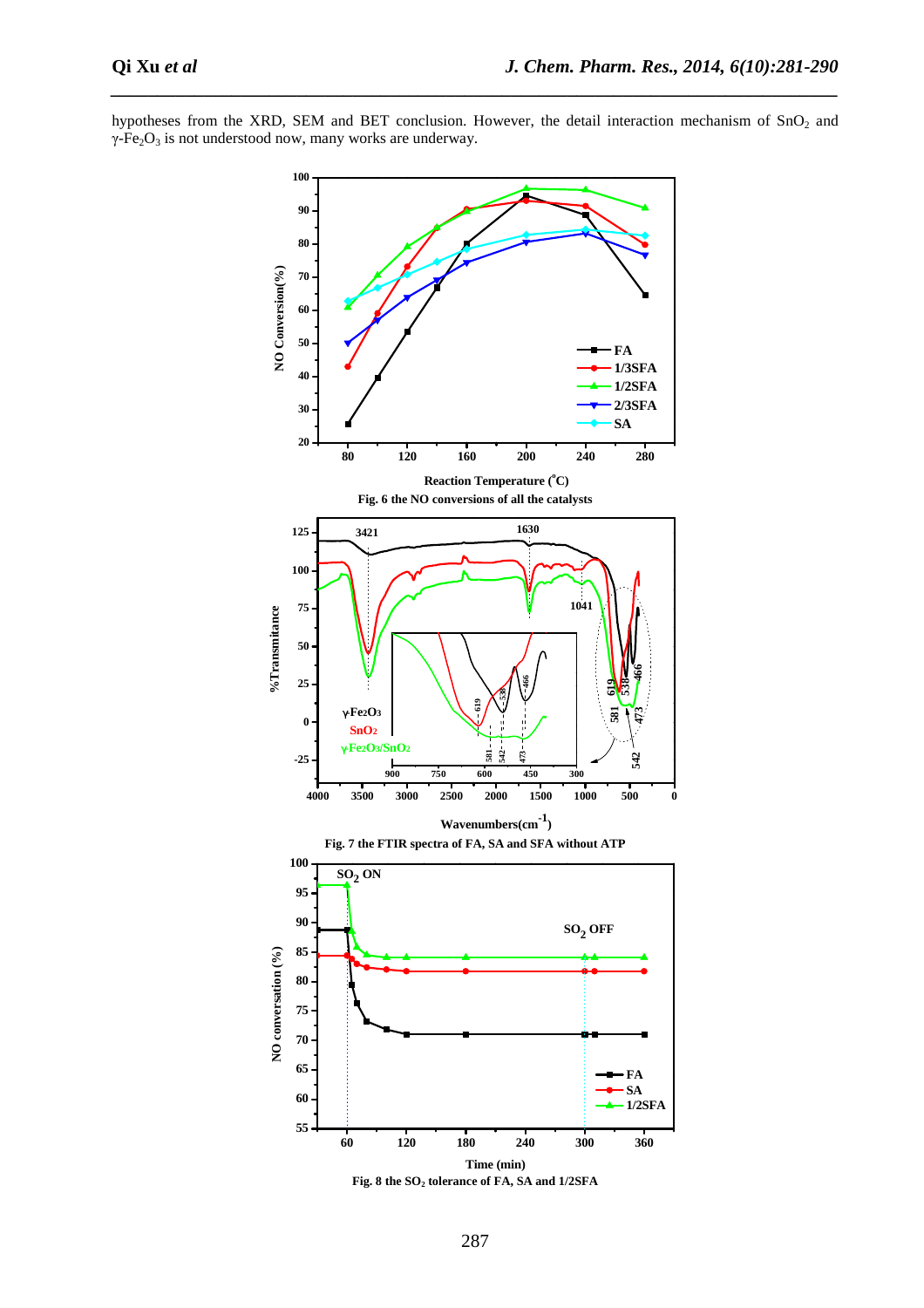#### 2.2.2. Effect of  $SO_2$  on SCR Activity

In order to further understand the effect of reaction condition  $(SO<sub>2</sub>)$  and  $SnO<sub>2</sub>$  on activity of the catalyst. Two kinds of SO2 concentration (0ppm and 200ppm) are designed in the work and the corresponding results (NO conversion) are shown in Fig.8. It can be seen that in the absence of  $SO_2$  the catalyst activity is as follows: 1/2SFA>FA>SA, the same with the above result. But after introduction of  $SO<sub>2</sub>$  into the reaction system, the catalyst activity is quickly declined and then stabilized at certain level. The declined degree of catalyst activity is as follows: FA>1/2SFA>SA, the final stable catalyst activity in presence of  $SO_2$  atmosphere is 1/2SFA>SA>FA. The results suggest that  $SO_2$  can poison partly the 1/2SFA catalyst activity of NH<sub>3</sub>-SCR. This is an advantage of the low temperature of SCR technology in industry, whose catalyst is played after dust and sulfur extraction. In addition, the results show that SnO<sub>2</sub> has high sulfur tolerance ability compared with  $\gamma$ -Fe<sub>2</sub>O<sub>3</sub>.

*\_\_\_\_\_\_\_\_\_\_\_\_\_\_\_\_\_\_\_\_\_\_\_\_\_\_\_\_\_\_\_\_\_\_\_\_\_\_\_\_\_\_\_\_\_\_\_\_\_\_\_\_\_\_\_\_\_\_\_\_\_\_\_\_\_\_\_\_\_\_\_\_\_\_\_\_\_\_*

#### **2.3. FTIR Analysis**

In order to investigate the mechanism of well sulfur tolerance of SnO<sub>2</sub>, the FTIR studies were carried out in our experiment with the spent catalysts, which were exposed in catalytic reaction gases with  $SO<sub>2</sub>$  or not at 200<sup>o</sup>C for 60 minutes, respectively, and the FTIR spectra are shown in Fig.9 (a: without  $SO_2$ , b: with  $SO_2$ ). The feed reaction gases contains 600ppm NO, 600ppm NH<sub>3</sub>, 3 vol. %  $O_2$ , 0 or 200ppm SO<sub>2</sub> and balanced gas N<sub>2</sub>.

In Fig.9a, the obvious and strong adsorption peaks are attributed to vibration adsorption peaks of physically adsorbed water or supporter ATP (3417, 1656, 1000, 680 and 500 cm<sup>-1</sup>) [24, 31, 32]. However, there is still existence of some weak peaks at range of 1230-1660 cm<sup>-1</sup>, which are attributed to vibration of adsorbed nitrogen species, such as nitrite  $(1232 \text{ cm}^{-1})$  and monodentate  $(1550 \text{ cm}^{-1})$ , bidentate  $(1329 \text{ cm}^{-1})$  and bridge nitrate  $(1613 \text{ cm}^{-1})$  $\text{cm}^{-1}$ ) [33-36]. Besides, the band at 1202 cm<sup>-1</sup> is ascribed to coordinated NH<sub>3</sub> on Lewis acid sites [33, 34, 37], but the band at 1414 cm<sup>-1</sup> assigned to the free of NH<sup>4+</sup> on Brønsted acid sites [34] was not obviously. The results indicate that the mechanism of our NH<sub>3</sub>-SCR of NO reaction is similar with the NH<sub>2</sub>-NO mechanism [38, 39]. Firstly, NH<sub>3</sub> is adsorbed in the Lewis acid sites. Along with reduction of catalyst, the  $NH_3$  is activated into  $-MH_2$  (Eq. (1)). Then, the activation of -NH2 interacts with NO to formation of intermediate nitrosamine (Eq. (2)). Finally, intermediate nitrosamine decomposes into  $N_2$  and  $H_2O$  (Eq. (3)) as well as oxidation of catalyst (Eq. (4)) and condensation of OH<sup>-</sup> (Eq. (5)). The possible reaction mechanism is shown in Sch. 1.

$$
NH_3 + M^{n+} + O^{2-} \to M^{(n-1)+} - NH_2 + OH^-
$$
 (1)

$$
M^{(n-1)+} - NH_2 + NO \to M^{(n-1)+} - NH_2 NO
$$
 (2)

$$
M^{(n-1)+} - NH_2NO \to M^{(n-1)+} + N_2 + H_2O
$$
 (3)

$$
2M^{(n-1)+} + 1/2O_2 \to 2M^{n+} + O^{2-}
$$
 (4)

$$
2OH^- \to H_2O + O^{2-} \tag{5}
$$



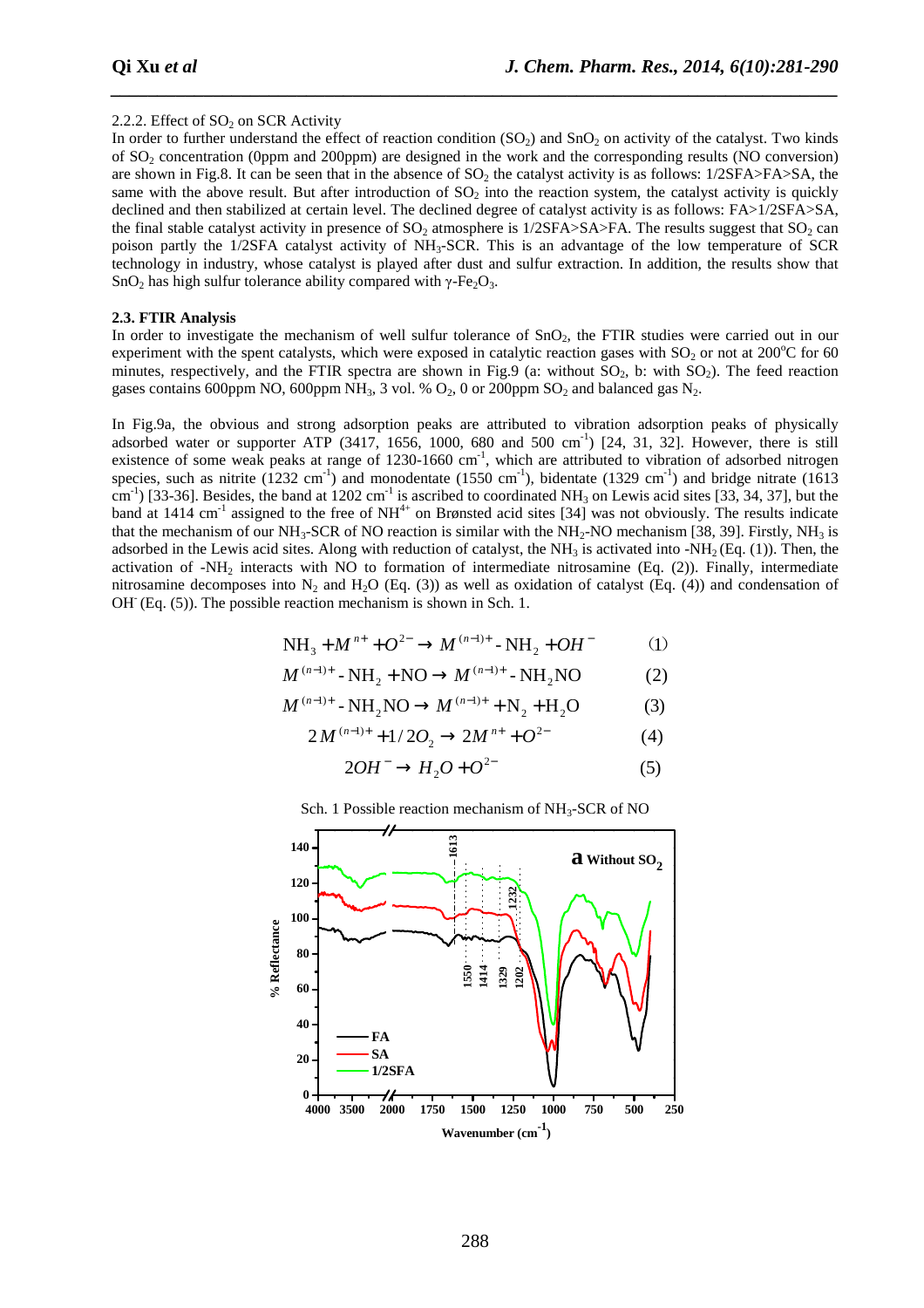

*\_\_\_\_\_\_\_\_\_\_\_\_\_\_\_\_\_\_\_\_\_\_\_\_\_\_\_\_\_\_\_\_\_\_\_\_\_\_\_\_\_\_\_\_\_\_\_\_\_\_\_\_\_\_\_\_\_\_\_\_\_\_\_\_\_\_\_\_\_\_\_\_\_\_\_\_\_\_*

**Fig. 9 the FTIR spectra of spent catalysts (a) in presence of SO2 or not(b)** 

Fig.9b is the FT-IR spectra of the spent catalyst under SO<sub>2</sub>. Similarly with the Fig. 9a, most of the obvious and strong adsorption peaks are attributed to vibration adsorption peaks of supporter ATP or physically adsorbed water. However, suffered from SO<sub>2</sub> poison, it emerges some new absorption peaks on the spent catalysts. The band at 1380  $cm^{-1}$  is attributed to asymmetric vibration mode of O=S=O, which is typical organic sulfate species with covalent S=O double bands [40]. The bands at 1142 and 627 cm<sup>-1</sup> are attributed to the free inorganic  $SO_4^2$ -[41], which implies the formation of ammonium sulfate, which may be reason of  $SO<sub>2</sub>$  poison to catalyst. The formation of ammonium sulfate will be possible to block the pore size and occupy or cover the active site leading the  $NH<sub>3</sub>-SCR$ activity of catalyst decrease. For the FA catalyst these absorption peaks  $(1380, 1142 \text{ and } 627 \text{ cm}^{-1})$  can be clearly observed. But they are not clear on SA and  $1/2$ SFA. The results indicate that SnO<sub>2</sub> can inhibit the reaction of NH<sub>3</sub> and  $SO_2$  to formation of  $(NH_4)_2SO_4$  to decrease the poison of  $SO_2$ .

#### **CONCLUSION**

A novel low temperature SCR catalyst (1/2SFA) is developed in the work and used to NH3-SCR NO reaction. The results show the developed SFA catalyst has excellent catalytic activity for SCR of NO with NH3, the best NO conversion is up to 96.4 % at 200 °C. Furthermore, it also has good catalyst activity at low temperature  $(<160^{\circ}$ C), wide optimum reaction windows (160-280 $^{\circ}$ C), and high resisted-poison ability to SO<sub>2</sub>. The possible reaction mechanism is involved in the work. It shows that there are some interactions between  $SnO<sub>2</sub>$  and  $\gamma$ -Fe<sub>2</sub>O<sub>3</sub> of the catalyst. The γ-Fe<sub>2</sub>O<sub>3</sub> can restrain the growth of SnO<sub>2</sub> crystal. SnO<sub>2</sub> can improve the dispersions of γ-Fe<sub>2</sub>O<sub>3</sub> particles to form smaller crystal or amorphous particles. Besides,  $SnO<sub>2</sub>$  can enhance the ability of catalyst to resist  $SO<sub>2</sub>$ poisoning.

# **Acknowledgements**

This work was supported financially by the Innovation Fund Project of Yancheng Institute of Technology (YKB201106) and the Open Fund Project of Environmental Protection Department of Jiangsu Province (2012019).

#### **REFERENCES**

- [1] F Liu; H He. *J. Phys. Chem. C.*, **2010**, 114(40), 16929-16936.
- [2] L Ma; H Chang; S Yang; L Chen; L Fu; J Li. *Chem. Eng. J.*, **2012**, 209, 652-660.
- [3] G Qi; Y Wang; R Yang. *Catal. Lett.*, **2008**, 121(1-2), 111-117.
- [4] P Metkar; M Harold; V Balakotaiah. *Appl. Catal. B-Environ.*, **2012**, 111-112(0), 67-80.
- [5] M Klimczak; P Kern; T Heinzelmann; M Lucas; P Claus. *Appl. Catal. B-Environ.*, **2012**, 111-112(0), 67-80.
- [6] A Sultana; M Sasaki; K Suzuki; H Hamada. *Catal. Commun.*, **2013**, 41, 21-25.
- [7] S Brandenberger; O Kröcher; A Tissler; R Althoff. *Ind. Eng. Chem. Res.*, **2011**, 50(8), 4308-4319.
- [8] F Liu; H He; C Zhang; Z Feng; L Zheng; Y Xie; T Hu. *Appl. Catal. B-Environ.*, **2010**, 96(3-4), 408-420.
- [9] S Yang; C Wang; J Li; N Yan; L Ma; H Chang. *Appl. Catal. B-Environ.*, **2011**, 110, 71-80.
- [10] Z Wu; B Jiang; Y Liu. *Appl. Catal. B-Environ.*, **2008**, 79(4), 347-355.
- [11] Q Lin; J Li; L Ma; J. Hao. *Catal. Today*, **2010**, 151(3-4), 251-256.
- [12] G Zhou; B Zhong; W Wang; X Guan; B Huang; D Ye; H Wu. *Catal. Today*, **2011**, 175(1), 157-163.